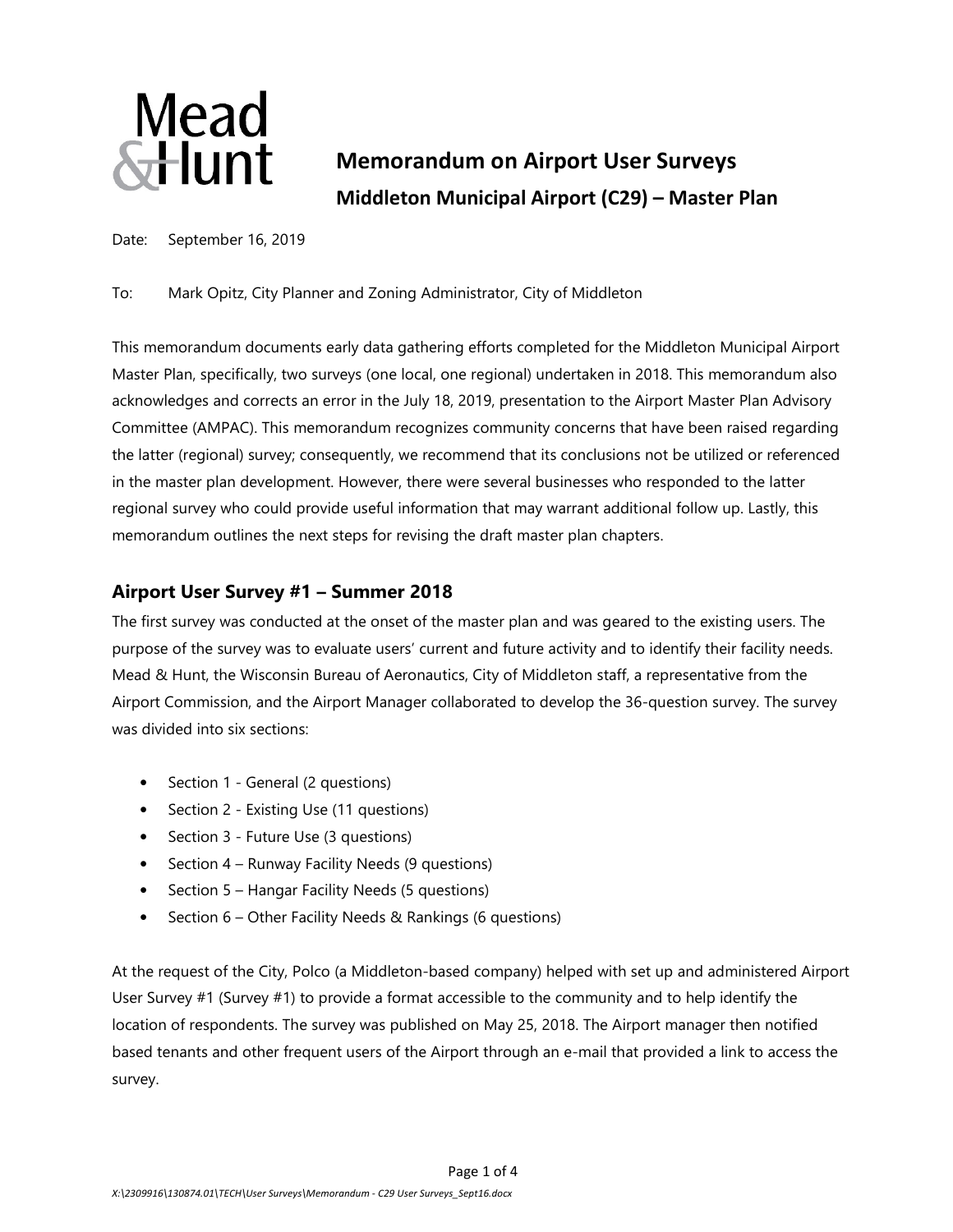Survey #1 received 185 responses, although not every question was answered by each respondent. The full survey and responses have been uploaded to the City's Airport Master Plan website and can be reviewed at the following link:

https://cityofmiddleton.us/DocumentCenter/View/6499/All-response----Existing-User-Survey-1-Results-Summer-2018?bidId=

## **Evaluating the need for a supplemental survey**

Survey #1 results were presented to the Airport Commission at the July and August 2018 meetings. (The AMPAC had not yet been formulated at that time.) During these meetings, the Commission discussed broader outreach to businesses and proposed a survey for not just the needs of existing users, but to also identify potential users who would make use of the Airport if additional facilities were made available.

A feature of the first survey was that responses were anonymous, which did not allow an opportunity to identify or follow up with the existing users who expressed a need for facility improvements. The first survey was also lengthy, taking most respondents 20 to 30 minutes to complete.

Considering these factors, a supplemental survey was discussed with the goals of being more concise, regionally distributed, and in a format that would allow follow up with the respondents to understand their needs in greater detail. During the August 2018 Airport Commission meeting, Jade Hofeldt of Capital Flight (a current business tenant at the Airport) offered to help reach a broader segment of the aviation community by using her subscription to access a database of aircraft owners within Wisconsin and nearby states. This database included e-mail addresses, which helped facilitate survey distribution and any potential follow up communication.

# **Airport User Survey #2 – Fall 2018**

Airport User Survey #2 (Survey #2) was formulated by Mead & Hunt based on suggested questions and feedback received following the Airport Commission meetings. The goals were to keep the survey brief and identify prospective airport users in the region. City staff reviewed the draft survey in mid-September, and Mead & Hunt distributed it on October 9, 2018, using SurveyMonkey as the platform. Using the contact information provided from Jade Hofeldt (Capital Flight), Mead & Hunt e-mailed a survey consisting of six questions to 1,275 aircraft owners within Wisconsin and seven nearby states (Minnesota, Michigan, Iowa, Illinois, Indiana, Ohio, and Missouri).

Survey #2 received 81 responses, the last received on November 6, 2018. The full survey and responses have been uploaded to the City's Airport Master Plan website and can be reviewed at the following link: https://www.cityofmiddleton.us/DocumentCenter/View/6602/User-Survey-2-All-Responses?bidId=

Upon further in-depth review of the responses to Survey #2, and in acknowledgement of community concerns raised about how this survey was formulated and administered, we suggest that its conclusions be

#### Page 2 of 4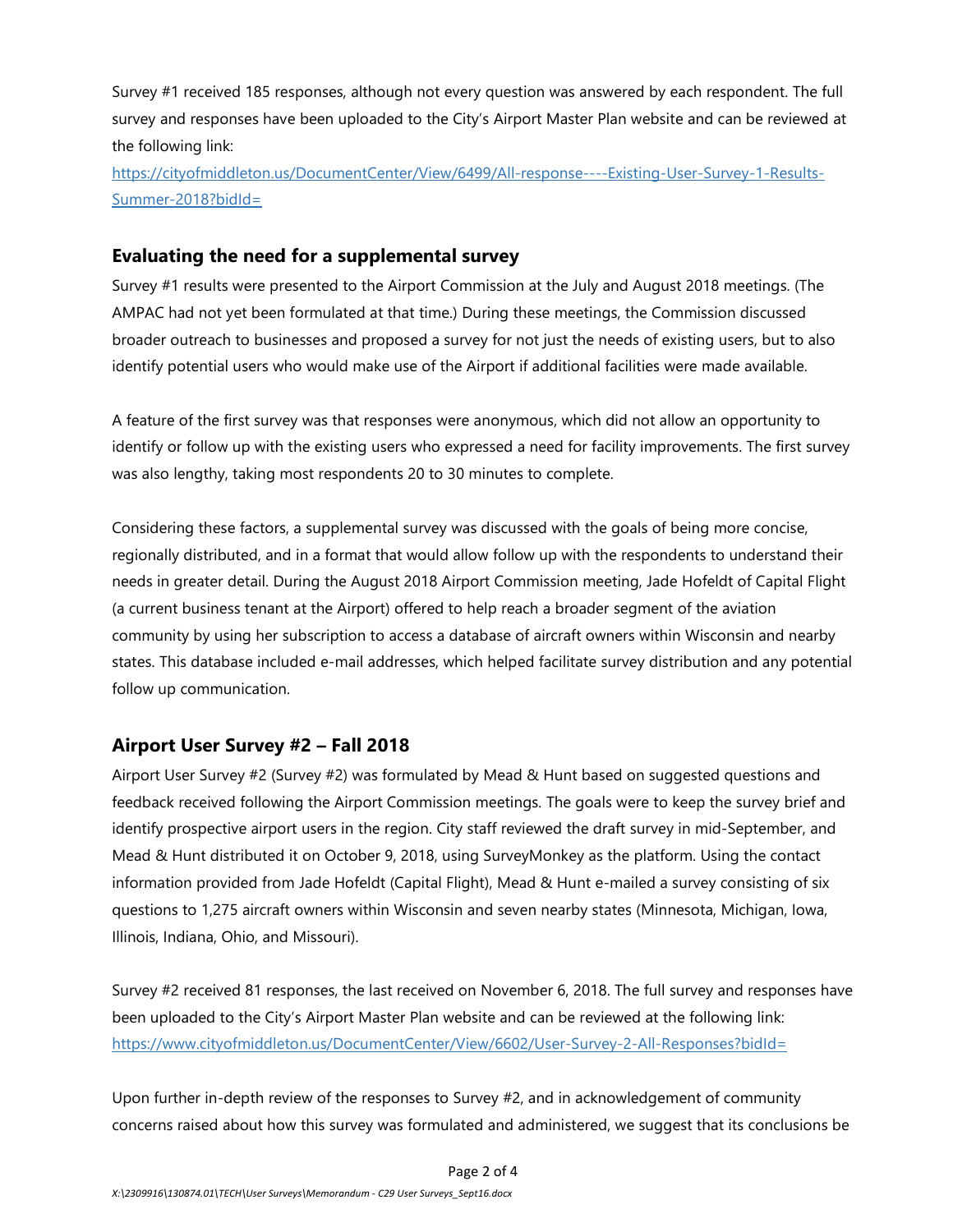removed from the master plan. However, it may be helpful to follow up with several respondents to gain a more detailed and accurate accounting of their prospective needs and operations.

# **Correction to July 2019 Presentation to Airport Master Plan Advisory Committee**

During the presentation on facility requirements at the July 18, 2019 AMPAC meeting, one member identified an error (mislabeling) of the User Survey results. The slide labeled "User Survey – Summer 2018" (**Figure 1**) was instead summarizing the results of the latter Fall 2018 survey.



#### **Figure 1. Mislabeled slide from presentation for AMPAC meeting July 18, 2019**

This error was inadvertent, but understandably created confusion, and further supports removing the conclusions of Survey #2 from use in the airport master planning process.

# **Relationship of User Surveys to Master Plan Draft Chapter 2 – Aviation Forecasts**

Results from Survey #1 were used to inform some forecasts and trends presented in the draft of Chapter 2 – Aviation Forecasts of the Master Plan, but Survey #2 was not used in this chapter.

Information from Survey #1 is referenced within Section 2.4 to describe the existing types of use, the existing fleet mix of aircraft, and the number of operations and trip lengths.

Feedback received from Survey #1 is also referenced in Section 2.6.5 to describe the demand for additional hangar space. The results of Survey #1 recorded 18 respondents who would consider basing their aircraft at the Airport if additional hangar space were available. This demand attributed to the number of based aircraft that can be anticipated at the Airport over the 20-year planning horizon.